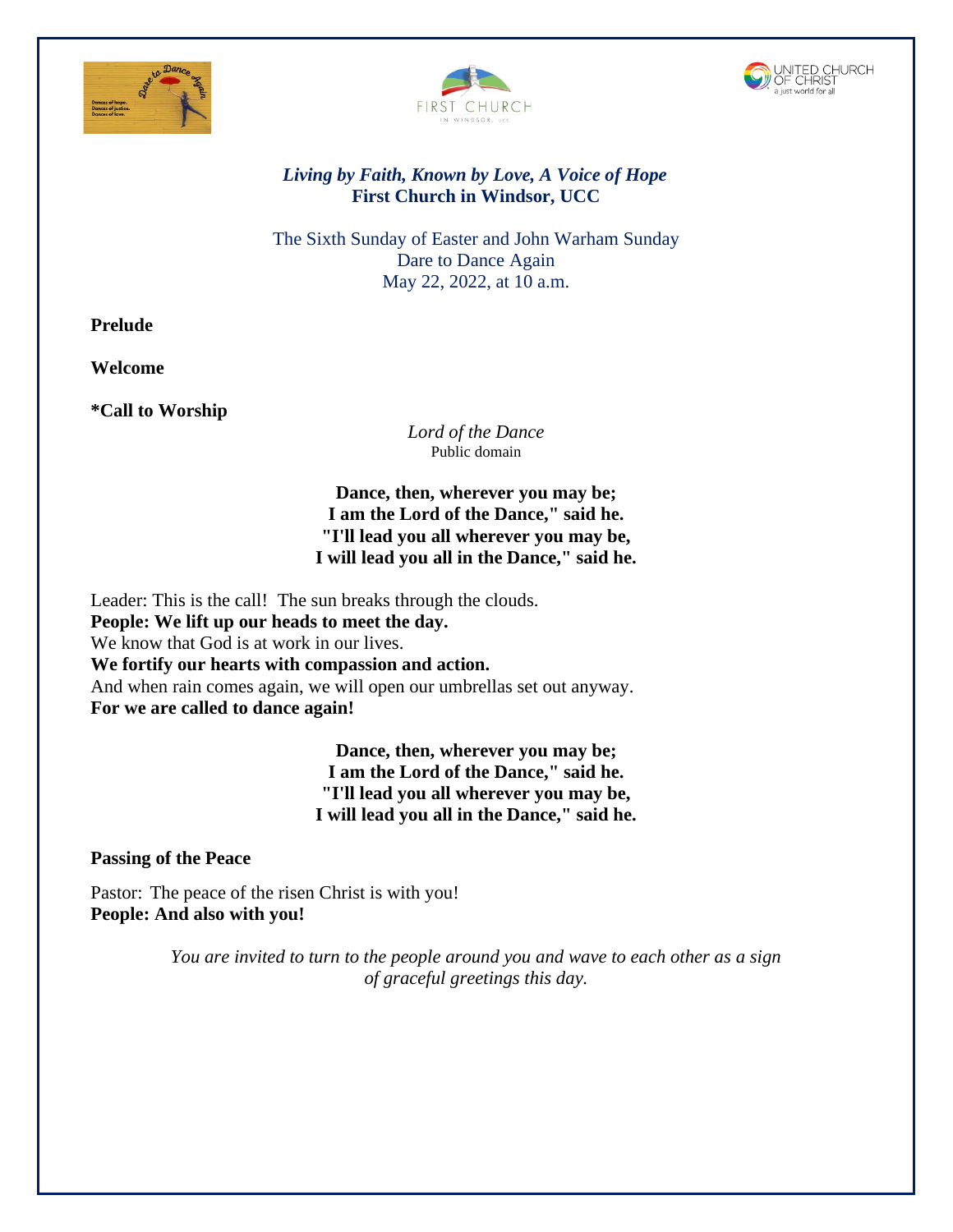## **\*Hymn**

*I Come with Joy*  Traditional American Public domain

**I come with joy, a child of God, forgiven, loved, and free, the life of Jesus to recall, in love laid down for me, in love laid down for me.**

**And thus we meet, together bound, the Presence ever near, and join our hearts and sing with joy that Christ is risen here, that Christ is risen here.**

**Together met, together bound, in friendship we will stay, and go with joy, to love the world and live the way we pray, and live the way we pray.**

## **Prayer of Invocation**

**God of our past, we gather today to give thanks for the past. We think back to those who first had a vision of a church in this place, to those who put their names on a covenant, and put their own money down, to those who gave of their labor, their treasure, their time to make it happen. And as we remember the efforts of the founders and builders, we offer words of thanks and praise. God of our present, on this day we remember all that led this congregation to this day. For 392 years of ministry to and with this community, for 392 years of growing together in love, for all that has made us what we are now, we give you thanks, we give you praise. Amen.**

**\*Prayer of our Savior**

**Our Father who art in heaven, hallowed be thy name. Thy kingdom come, Thy will be done on Earth as it is in Heaven. Give us this day our daily bread, and forgive us our sins, as we forgive those who sin against us. Lead us not into temptation but deliver us from evil. For thine is the kingdom, the power, and the glory, forever. Amen**

**Anthem**

*Esto Les Digo*  By Kinley Lange c 2001 JEHMS, Inc. All rights reserved. Reprinted under OneLicense.net A-725621

**Children's Moment**

**Scripture**

### **Acts 16:9-15**

<sup>9</sup>During the night Paul had a vision: there stood a man of Macedonia pleading with him and saying, "Come over to Macedonia and help us." <sup>10</sup>When he had seen the vision, we immediately tried to cross over to Macedonia, being convinced that God had called us to proclaim the good news to them.  $\mathbb{I}^1$ We set sail from Troas and took a straight course to Samothrace, the following day to Neapolis, 12and from there to Philippi, which is a leading city of the district of Macedonia and a Roman colony. We remained in this city for some days. 13On the sabbath day we went outside the gate by the river, where we supposed there was a place of prayer; and we sat down and spoke to the women who had gathered there. 14A certain woman named Lydia, a worshiper of God, was listening to us; she was from the city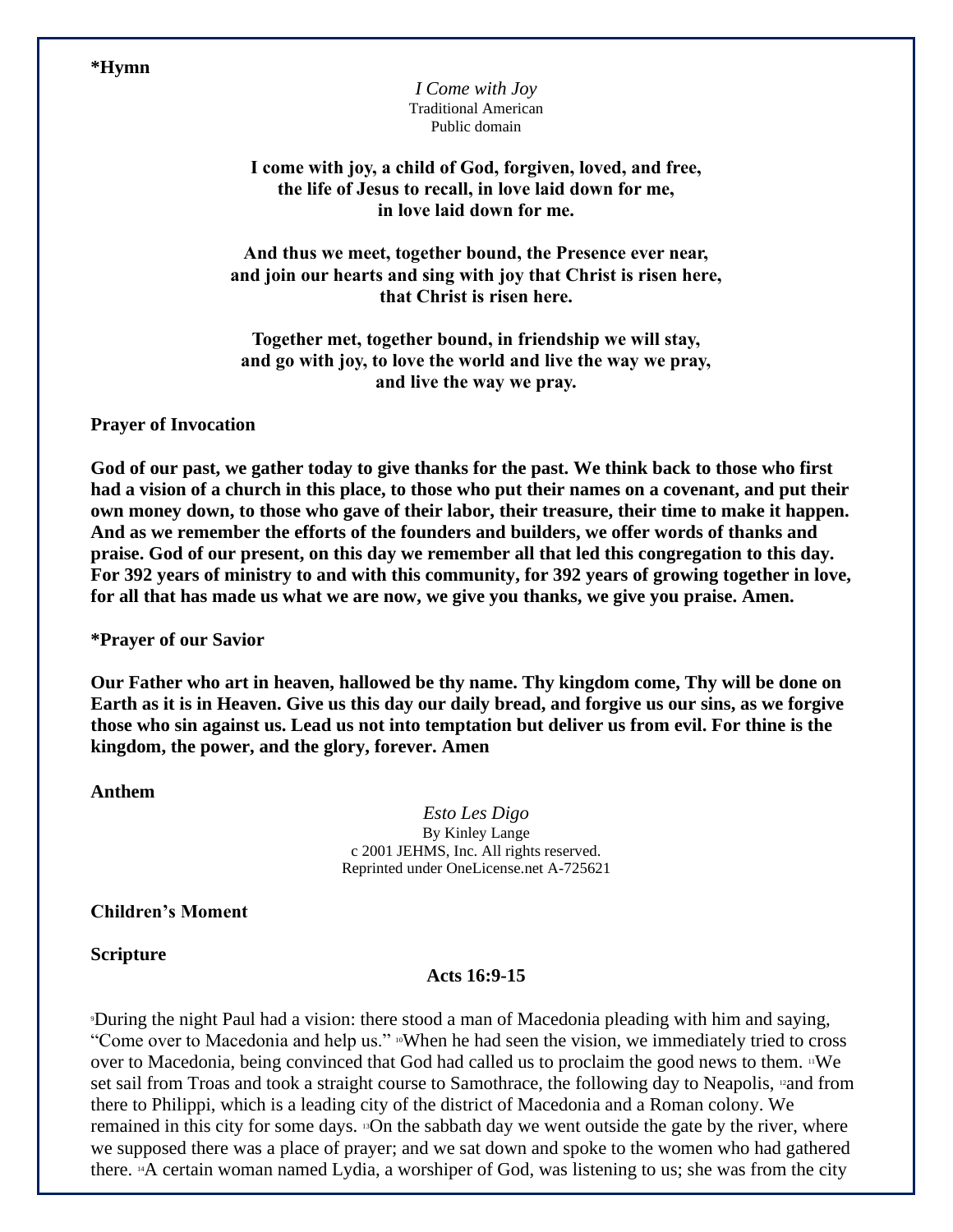of Thyatira and a dealer in purple cloth. The Lord opened her heart to listen eagerly to what was said by Paul. <sup>15</sup>When she and her household were baptized, she urged us, saying, "If you have judged me to be faithful to the Lord, come and stay at my home." And she prevailed upon us.

**Sermon** Pastor Nicole

"Hospitality Makes Strangers Into Friends"

**\*Hymn** 

*They'll Know We Are Christians by Our Love* Words and music by Peter Scholtes C 1966, F.E.L Publications, assigned to The Lorenz Corp., 1991 Used by permission. CCLI License #11115938

**We are one in the Spirit, we are one in the Lord, we are one in the Spirit, we are one in the Lord, and we pray that all unity may one day be restored. And they'll know we are Christians by our love, by our love, yes, they'll know we are Christians by our love.**

**We will walk with each other, we will walk hand in hand, we will walk with each other, we will walk hand in hand, and together we'll spread the news that God is in our land. And they'll know we are Christians by our love, by our love, yes, they'll know we are Christians by our love.**

**We will work with each other, we will work side by side, we will work with each other, we will work side by side, and we'll guard each one's dignity and save each one's pride. And they'll know we are Christians by our love, by our love, yes, they'll know we are Christians by our love**

**Pastoral Prayer**

**Prayers of the People Recognition of John Warham Society Welcoming new members to the John Warham Society**

**Prayer Response** 

*Glory, Glory Hallelujah* African-American spiritual Public domain

**Glory, glory hallelujah, since I laid my burdens down. Glory, glory, hallelujah, since I laid my burdens down. I am dancing Miriam's dance now, since I laid my burdens down. I am dancing Miriam's dance now, since I laid my burdens down.**

#### **Announcements**

Offering Plates are on the tables back of the church. If you wish, you may give online [here.](https://www.eservicepayments.com/cgi-bin/Vanco_ver3.vps?appver3=tYgT1GfNxRUldiimjHMvOd2KF4BvMKR-ja0anVeTG_VskSODEa-Up5lt373GHnco2evTpo0mld6BrVzd2nG0px7lViKGoqF0eMUCzPrgDSw=&ver=3)